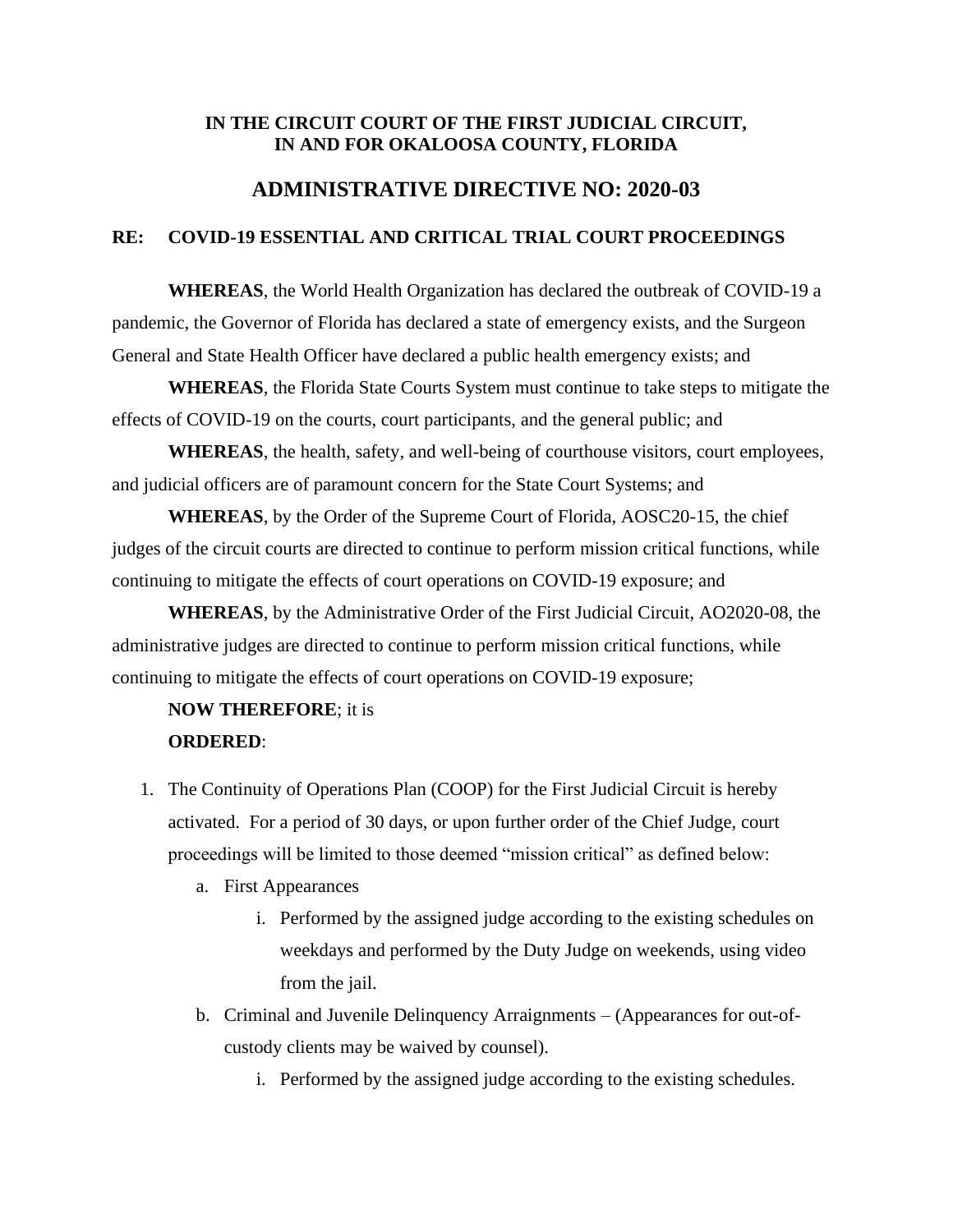- c. Bond hearings
	- i. Performed by the assigned judge, using video from the jail.
- d. Juvenile detention hearings
	- i. Performed by the assigned judge according to the existing schedules on weekdays and performed by the Duty Judge on weekends.
- e. Juvenile Dependency/Shelter Hearings
	- i. Performed by the assigned judge according to the existing schedules on weekdays and performed by the Duty Judge on weekends.
- f. Chapter 39 injunctions
	- i. Performed by the assigned judge.
- g. Petitions for Judicial Waiver of Parental Notice under section 390.01114(4), Fla. Stat.
	- i. Performed by the assigned judge.
- h. Petitions for Emergency Incapacity Petitions and Appointment of Emergency Temporary Guardian
	- i. Performed by the assigned judge.
- i. Petitions for Dating Violence, Domestic Violence, Repeat Violence, Sexual Violence or Stalking Injunctions
	- i. Performed by the assigned judge
- j. Petitions for Risk Protection Orders
	- i. Performed by the assigned judge.
- k. Proceedings Involving Requests for "Do Not Resuscitate" Orders
	- i. Performed by the assigned judge
- l. Vulnerable Adult Petitions
	- i. Performed by the assigned judge
- m. Issuance of search or arrest warrants or authorizations for wiretaps
	- i. Performed according to existing process during the weekday working hours and by the Duty Judge after hours and on weekends.
- n. Baker Act and Marchman Act proceedings
	- i. Petitions will be considered by the assigned judge. Hearings will be handled by the Judge, using video.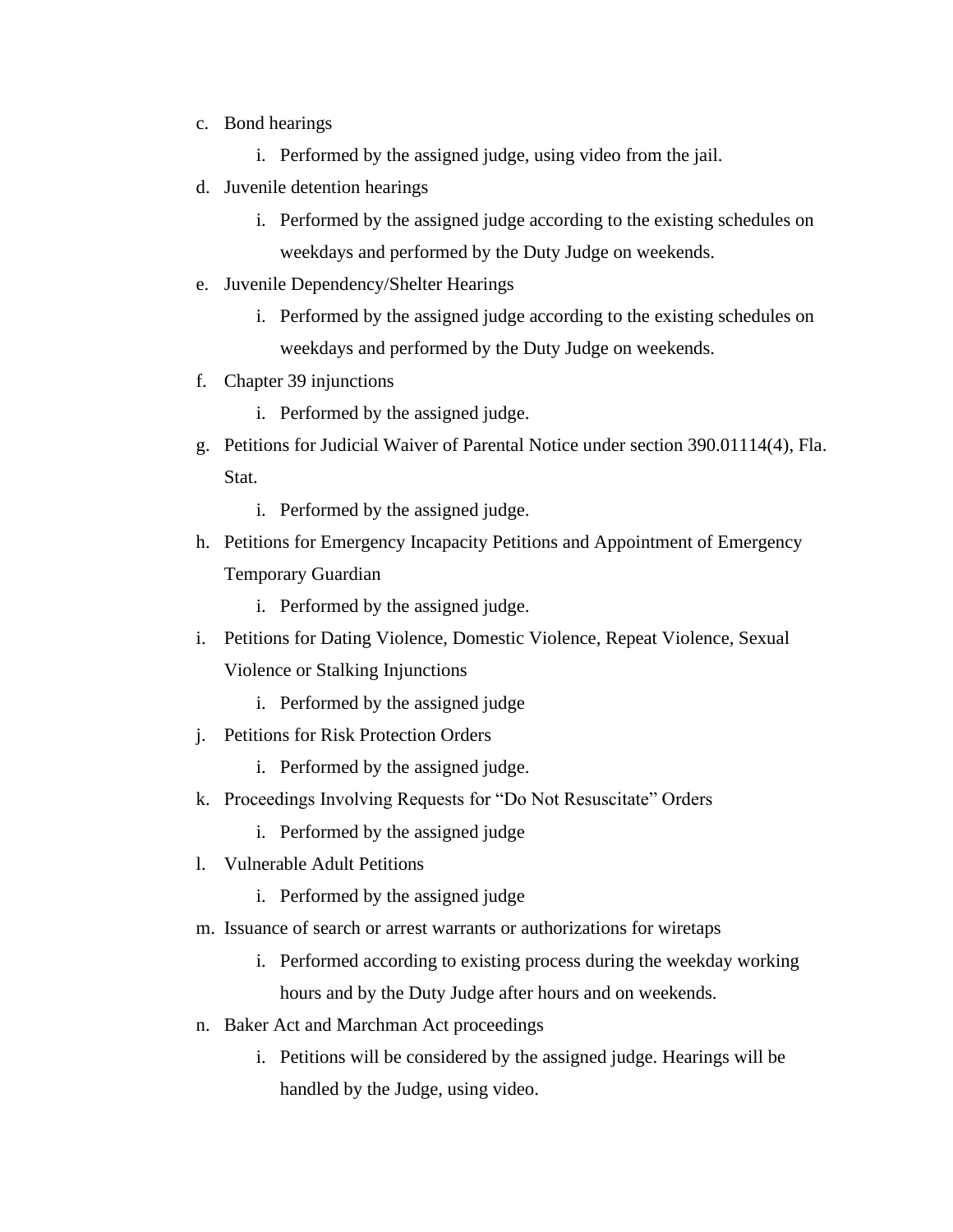- o. Adult Protective Services Act proceedings
	- i. Performed by the assigned judge
- p. Family Law and Dependency cases in which the imminent safety of children is at issue
	- i. Performed by the assigned judge.
- q. Extraordinary Writs as necessary to protect constitutional rights
	- i. Performed by the assigned judge.
- r. Proceedings related to the state of emergency or public health emergency, including but not limited to violation of quarantine or isolation orders, violations of orders to limit travel, violation of orders to close public or private buildings; seizure of bodily fluids, and enforcement of curfew orders
	- i. Performed by the assigned judge.
- s. In-custody change of pleas which will result in a release from incarceration
	- i. Performed by the assigned judge
- t. Proceedings involving violations and sanctions for Drug Court, Veteran's Court, and Mental Health Court
	- i. Performed by the assigned judge
- u. 48-hour hearings for those arrested for failure to pay child support
	- i. Performed by the assigned First Appearance judge according to the existing schedules on weekdays and performed by the Duty Judge on weekends.
- v. Any other emergency proceedings or hearings as authorized by the Chief Judge.
	- i. Performed by the assigned Judge.

All matters will be held by the assigned Judge according to existing schedules whenever possible.

If the assigned Judge is unable to handle a matter or there is a scheduling conflict that prevents the matter from being held at the scheduled time, the assigned Judge may collaborate with another Judge, including the Duty Judge to cover the proceeding.

All such changes shall be coordinated with Court Administration to assure the efficient use of limited resources.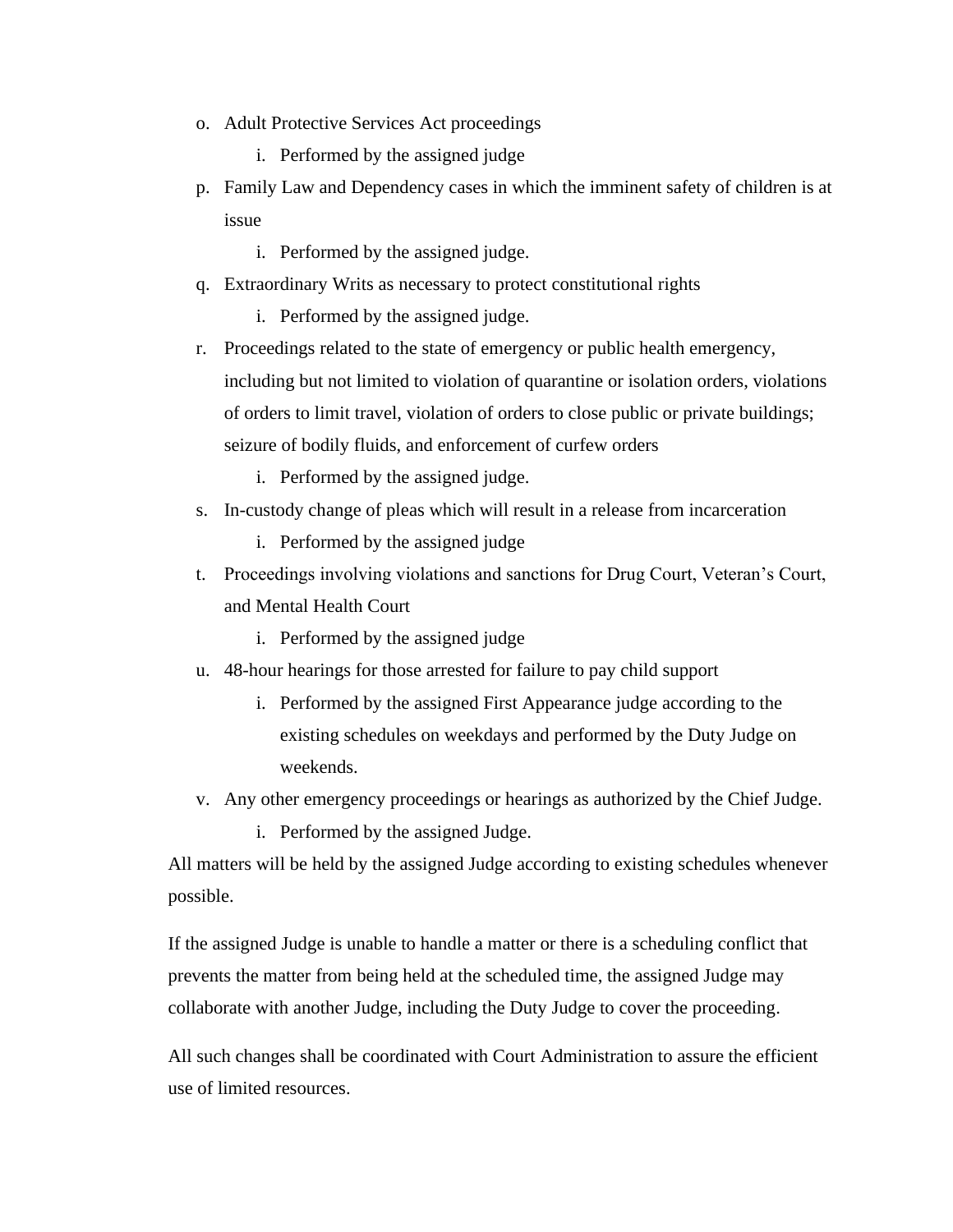It is the obligation of the assigned Judge to assure that all necessary parties, lawyers, court staff and other stakeholders are notified of the change with enough time to be prepared to be present and meaningfully participate.

- 2. Where possible, proceedings in mission critical matters shall be accomplished using electronic means for some or all the participants, and/or by using social distancing methods. Mission critical matters that require one or more participants to appear in person shall be conducted in a courtroom to the extent possible.
	- a. Court Administration will coordinate proceedings, according to existing rules, to make greatest use of courtrooms; and
	- b. Court Administration will coordinate the use of video from the Jail to make most efficient use of the limited resources; and
	- c. Court Security has established rules to inform all in person participants of social distancing within Court Facilities.
- 3. All grand jury proceedings, jury selection proceedings, and criminal and civil jury trial are suspended until April 20, 2020, or until further order of the undersigned.
- 4. Entry to court facilities in which mission critical hearings are conducted will be limited to the media, attorneys, litigants, witnesses, essential personnel necessary to conduct the critical missions of the court (as defined above) and any court partner or independent agency and their employees who are physically located in the building.
	- a. Court Security will utilize the uniform screening instructions for COVID-19 (see exhibit A).
- 5. Local Sheriff's deputies and contract security personnel are hereby granted the authority to screen and eject persons from court facilities and from courtrooms in accordance with this order and with the provisions of AO2020-07.
	- a. Court Security will utilize the uniform screening instructions for COVID-19 (Exhibit A).
- 6. Any person, regardless of status, who is exhibiting symptoms consistent with COVID-19 infection; or any person who has traveled internationally or has been in contact with another person who is suffering from the effects of the COVID-19 virus, is prohibited from entering any court facility.